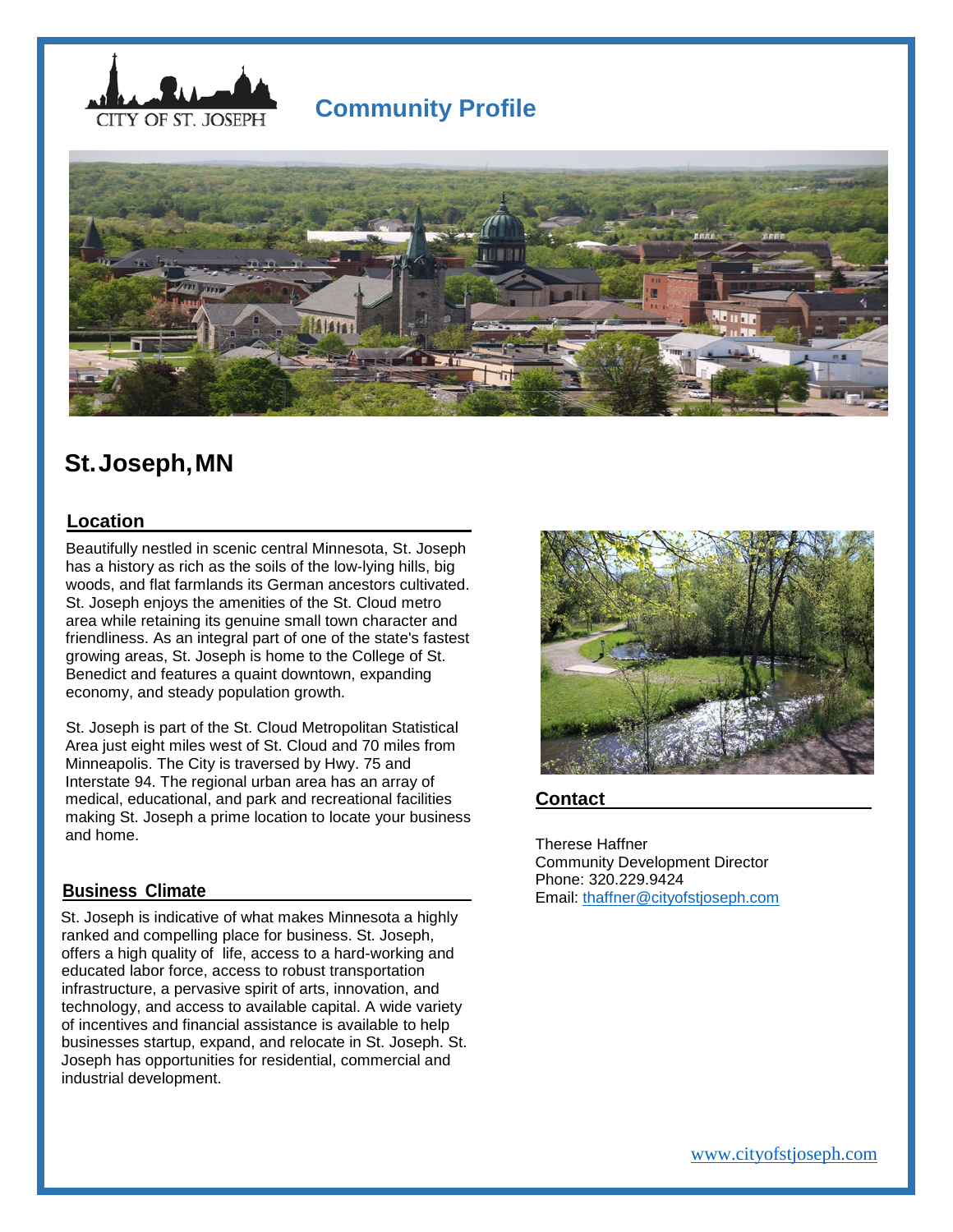

# **Community Profile**



| Demographic Information                                 |             |  |
|---------------------------------------------------------|-------------|--|
| <b>St. Cloud MSA</b>                                    |             |  |
|                                                         |             |  |
| 2015 Population Estimate                                | 194,418     |  |
| Labor Force                                             | 109,700     |  |
|                                                         |             |  |
| City of St. Joseph                                      |             |  |
| 2015 Population Estimate                                | 6,864       |  |
|                                                         |             |  |
| 2015 Total Number of Estimated Households               | 1,888       |  |
| Average Household Size                                  | 2.61        |  |
|                                                         |             |  |
| Average Household Income in Market Trade Area           | \$65,448.00 |  |
| Median Household Income in City                         | \$59,680.00 |  |
|                                                         |             |  |
| 2020 Projected Median Household Income in 3 mile radius | \$69,836.00 |  |
| <b>Educational Attainment: Population - Age 25 Plus</b> |             |  |

|                                        | 2015  |
|----------------------------------------|-------|
| High School Graduate or higher         | 95.7% |
| Associate Degree:                      | 18.2% |
| Bachelor's Degree:                     | 20.9% |
| <b>Graduate or Professional Degree</b> | 14.1% |

 Data Source: U.S. Census Bureau, 2011-2015 American Community Survey 5-Year Estimates, MN State Demographic Center, U.S. Department of Labor, Bureau of Labor Statistics, Retail and Residential Market Demand, 2007 McComb Group, Ltd., 2015 Esri forecast for 2020.

# **Distances from Major Markets**

| Minneapolis, MN | 70 Miles  |
|-----------------|-----------|
| Duluth, MN      | 150 Miles |
| Rochester, MN   | 160 Miles |
| Fargo, ND       | 165 Miles |
| Sioux Falls, SD | 215 Miles |
| Chicago, IL     | 480 Miles |